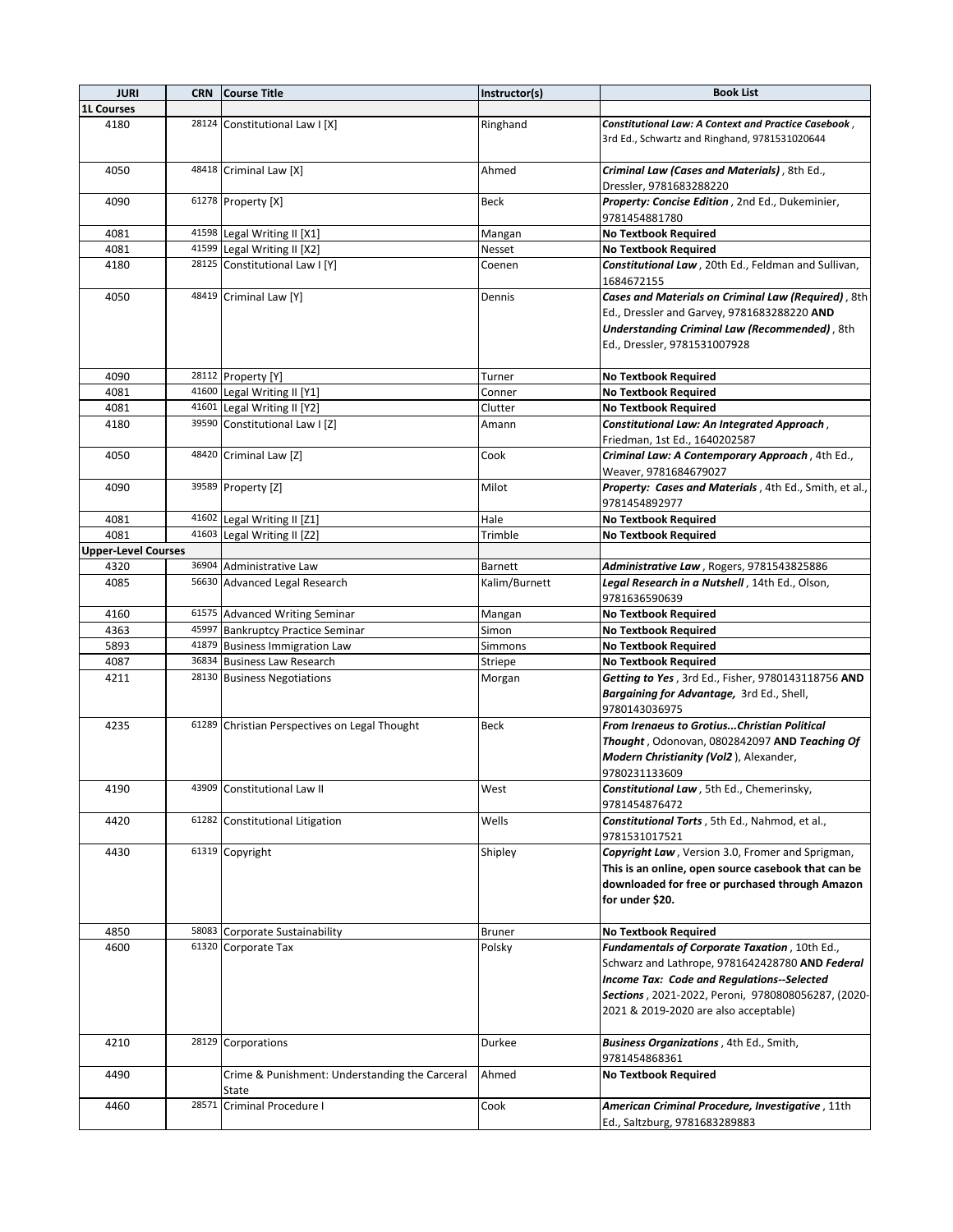| 4470E |       | 61321 Criminal Procedure II             | Cook            | Criminal Procedure, Prosecuting Crime, 7th Ed.,<br>Dressler, 9781684671519                                                                                                                                                                                                                    |
|-------|-------|-----------------------------------------|-----------------|-----------------------------------------------------------------------------------------------------------------------------------------------------------------------------------------------------------------------------------------------------------------------------------------------|
| 5584  |       | 57606 Cybercrime                        | Kadri           | No Textbook Required                                                                                                                                                                                                                                                                          |
| 4989  |       | 61323 Disability and Education Law      | Togut           | Special Education Law, 2nd Ed., Wright,<br>9781892320162                                                                                                                                                                                                                                      |
| 5850E |       | 57589 Document Drafting: Contracts      | Conner          | Drafting Contracts: How and Why Lawyers Do<br>What They Do, Stark, 2nd, Paper, 9780735594777                                                                                                                                                                                                  |
| 5455E |       | 61325 Document Drafting: Litigation     | Trimble         | Writing for Litigation, 2nd Ed., Bridges,<br>9781543809190                                                                                                                                                                                                                                    |
| 4851E |       | 61326 Document Drafting: Survey         | <b>Nesset</b>   | Legal Drafting, Brody, ISBN 9780735516939                                                                                                                                                                                                                                                     |
| 5720  |       | 53260 Elder Law                         | Stowe           | <b>No Textbook Required</b>                                                                                                                                                                                                                                                                   |
| 4825  |       | 61292 Election Law                      | Ringhand        | Election Law, 6th Ed., Lowenstein, 9781531004729                                                                                                                                                                                                                                              |
| 5650  |       | 48406 Employment Law                    | Johnson         | Employment Law (Casebook), 9th Ed., Rothstein,<br>9781683287322                                                                                                                                                                                                                               |
| 5570  |       | 32667 Entertainment Law                 | Duitsman/McGee  | Entertainment, Media & the Law, 5th Ed., Weiler, et<br>al., 781634598835                                                                                                                                                                                                                      |
| 5280  | 61291 | <b>Environmental Law</b>                | Orford          | Practicing Environmental Law, 2nd Ed., Aagaard, et<br>al., 9781684678990                                                                                                                                                                                                                      |
| 4250E |       | 43968 Evidence                          | Scherr          | Evidence Law & Practice, 7th Ed., Friedland,<br>1531011837                                                                                                                                                                                                                                    |
| 5330  |       | 58128 Family Law                        | Scartz          | No textbook needed. Open source materials in the<br>Law Library will be used for this course (see syllabus<br>in MyGeorgiaLaw Portal).                                                                                                                                                        |
| 4570  |       | 61294 Federal Courts                    | Wells           | Cases & Materials on Federal Courts, Wells, 4th,<br>Hardcover, 9781642428490                                                                                                                                                                                                                  |
| 5120  |       | 61972 Federal Income Tax                | Shueneman       | <b>Individual Income Taxation: An Application</b><br>Approach, 3rd Ed., Larson, 9781531011437                                                                                                                                                                                                 |
| 4214  |       | 62360 Fundamentals of a M&A             | Douglas         | <b>No Textbook Required</b>                                                                                                                                                                                                                                                                   |
| 4089E |       | 52092 Georgia Legal Research            | Taylor          | <b>No Textbook Required</b>                                                                                                                                                                                                                                                                   |
| 4620  |       | 28580 Georgia Practice and Procedure    | Brown           | Students will be required to purchase bound course                                                                                                                                                                                                                                            |
|       |       |                                         |                 | materials from Bel-Jean.                                                                                                                                                                                                                                                                      |
| 5890  |       | 57605 Immigration Law                   | Cade            | Immigration & Citizenship (Casebook), 9th Ed.,<br>Aleinikoff, 1684677505 AND Immigration &<br>Nationality Laws of the U S: Statutes 2020,<br>Aleinikoff, 1684679699                                                                                                                           |
| 4628  |       | 61293 Innovation in the Practice of Law | <b>Bartlett</b> |                                                                                                                                                                                                                                                                                               |
| 4630  | 48361 | Insurance Law                           | Watkins         | Insurance Law & Regulation (Casebook), Abraham,<br>6th, Hardcover, 9781609304010                                                                                                                                                                                                              |
| 5051  | 62254 | Intellectual Property Research          | Simmons         | <b>No Textbook Required</b>                                                                                                                                                                                                                                                                   |
| 5050E |       | Intellectual Property Survey            | Miller          | Intellectual Property: Cases & Materials, Loren and<br>Miller, 6th Ed., 9781943689149. The book is<br>available from two, and only two, places:<br>1) the Semaphore Press website,<br>https://www.semaphorepress.com/, as a dim-free<br>pdf<br>2) Amazon, as a print-on-demand softcover book |
| 4720  |       | 58129 International Arbitration         | Silbert/White   | <b>International Commercial Arbitration Advocacy: A</b><br>Practical Guide for American, (2011), Heard,<br>9781601560810                                                                                                                                                                      |
| 4670  | 61295 | International Human Rights              | Amann           | No Textbook Required. Materials will be provided.                                                                                                                                                                                                                                             |
| 5205  | 61298 | International Law Colloquium            | Cohen           | <b>No Textbook Required</b>                                                                                                                                                                                                                                                                   |
| 5360  | 61328 | <b>International Trade Laws</b>         | Cohen           | International Trade Laws, 3rd Ed., Pauwelyn, et al.,<br>9781454873105                                                                                                                                                                                                                         |
| 5623  | 52289 | Law and Medicine                        | Khan            | Health Law (Casebook), 8th Ed., Furrow,<br>9781683288091                                                                                                                                                                                                                                      |
| 5626  | 61329 | Law of American Health Care             | Weeks           | Laws of American Health Care, 2nd Ed., Huberfeld,<br>9781454892793                                                                                                                                                                                                                            |
| 5760  |       | 28135 Legal Malpractice                 | Lefkowitz       | Legal Malpractice Law: Problems and Prevention,<br>2nd Ed., Fortney & Johnson, ISBN 9780314287533                                                                                                                                                                                             |
| 5080E |       | 57539 Life Cycle of a Corporation       | Rodrigues       | Entrepreneur's Guide to Law and Strategy, 5th Ed.,<br>Bagley, 1285428498                                                                                                                                                                                                                      |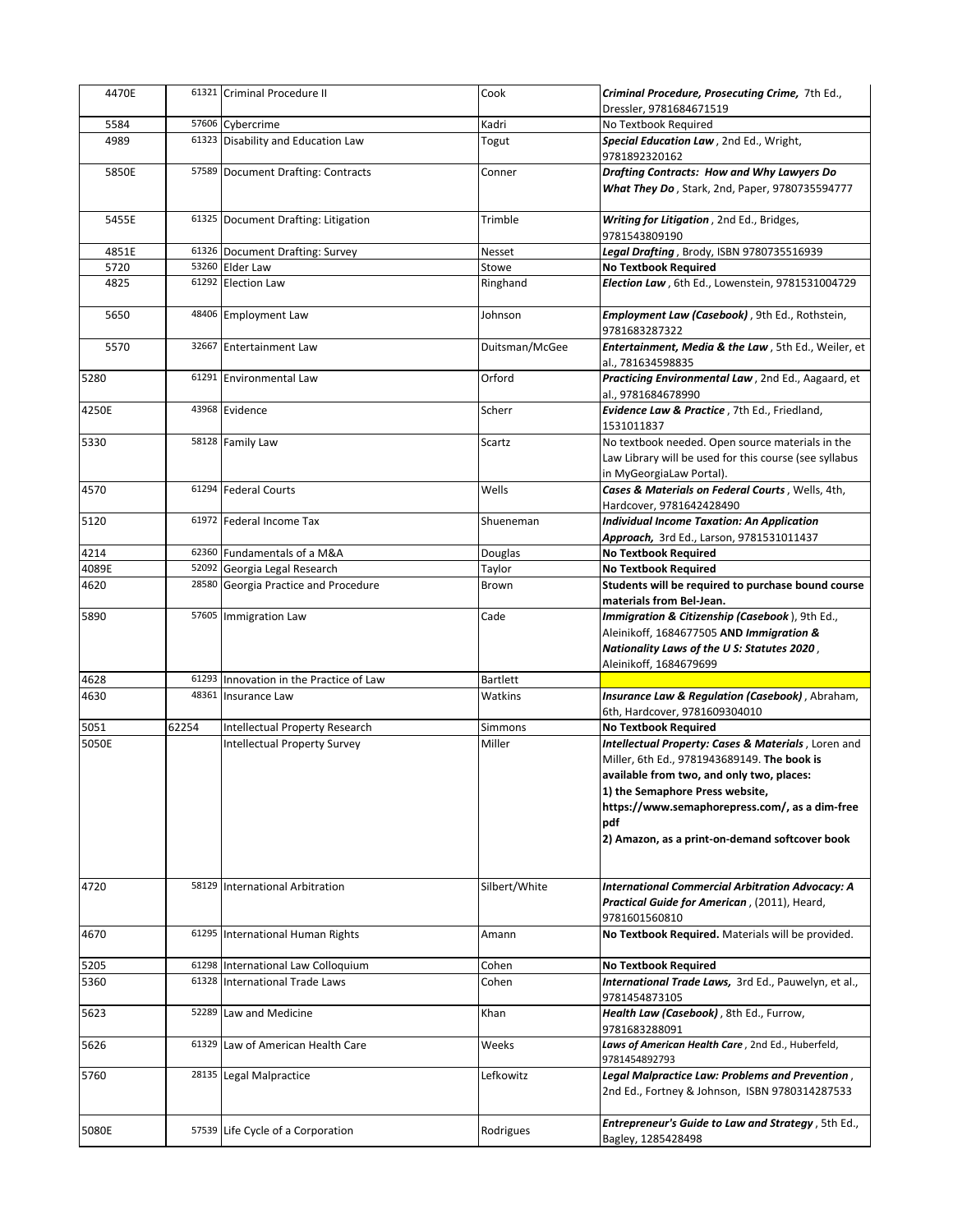| 5790                                       |       | 61330 Mass Torts Seminar                               | E. Burch            | <b>No Textbook Required</b>                          |
|--------------------------------------------|-------|--------------------------------------------------------|---------------------|------------------------------------------------------|
| 5590                                       |       | 61849 Medical Malpractice                              | Cook/Booth          | <b>No Textbook Required</b>                          |
| 5975                                       | 61332 | <b>Mediation Practicum</b>                             | McNiff              | <b>No Textbook Required</b>                          |
| 5090                                       |       | 44052 Partnership Tax                                  | Polsky              | Fundamentals of Partnership Taxation, 11th Ed.,      |
|                                            |       |                                                        |                     | Schwarz et al., 9781642428773 AND Federal Income     |
|                                            |       |                                                        |                     | Tax: Code and Regulations--Selected Sections, 2021-  |
|                                            |       |                                                        |                     | 2022, Peroni, 9780808056287, (2020-2021 & 2019-      |
|                                            |       |                                                        |                     | 2020 are also acceptable)                            |
|                                            |       |                                                        |                     |                                                      |
| 5453                                       |       | 55173 Pre-Trial Civil Litigation                       | Mapen               | <b>No Textbook Required</b>                          |
| 4640                                       |       | 36833 Public International Law                         | Cohen               | International Law Frameworks, 4th Ed., Bederman,     |
|                                            |       |                                                        |                     | 163459293X AND International Law, 4th Ed., Dunoff,   |
|                                            |       |                                                        |                     | 1454849517                                           |
| 5589                                       |       | 58131 Regulating Digital Abuse                         | Kadri               | <b>No Textbook Required</b>                          |
| 4950                                       |       | 44071 Secured Transactions                             | Simon               | Secured Transactions, 9th Ed., Lopucki,              |
|                                            |       |                                                        |                     | 9781543804508 AND Bankruptcy & Article 9: 2020       |
|                                            |       |                                                        |                     | Statutory Supplement, Warren, 9781543820485          |
|                                            |       |                                                        |                     |                                                      |
| 5595                                       |       | 61337 Securities Enforcement                           | Lipson/Davis        | <b>No Textbook Required</b>                          |
| 4960                                       |       | 52280 Securities Regulation                            | Rodrigues           | Securities Regulation, Cases & Analysis (Casebook),  |
|                                            |       |                                                        |                     | 5th Ed., Choi AND Securities Regulation Statutory    |
|                                            |       |                                                        |                     | Supplement (2021), Choi and Pritchard, 1647088828    |
|                                            |       |                                                        |                     |                                                      |
| 4820                                       |       | 28593 Sociology of Law                                 | Cooney              | Is Killing Wrong?, Cooney, 0813928265                |
| 4625                                       |       | 54085 Solo and Small Firm Practice                     | <b>Bradford</b>     | How to Start and Build a Law Practice, 6th Ed.,      |
|                                            |       |                                                        |                     | Foonberg, 9781657288744. This book will have to be   |
|                                            |       |                                                        |                     | ordered online. https://foonberglaw.com/how-to-      |
|                                            |       |                                                        |                     | start-build-a-law-practice-6/                        |
|                                            |       |                                                        |                     |                                                      |
| 4086                                       |       | 48347 Technology Skills for Legal Practice             | Tubinis/Henneberger | <b>No Textbook Required</b>                          |
|                                            |       |                                                        |                     |                                                      |
| 4300                                       |       | 28565 The Law and Ethics of Lawyering                  | Hall                | Ethical Problems in the Practice of Law, Concise 4th |
|                                            |       |                                                        |                     | Ed., Lerman and Schrag, 9781454891284                |
|                                            |       |                                                        |                     |                                                      |
| 4300E                                      |       | 61335 The Law and Ethics of Lawyering                  | Sawyer              | Defending the Public's Enemy: The Life and Legacy of |
|                                            |       |                                                        |                     | Ramsey Clark, 1st Ed., Brown, 1503601390             |
|                                            |       |                                                        |                     |                                                      |
| 5040                                       |       | 28725 Trial Practice [A]                               | Bourroughs-Debrow   | Trial Techniques & Trials, 9th Ed., Mauet,           |
|                                            |       |                                                        |                     | 1454822333                                           |
| 5040                                       |       | 46111 Trial Practice [B]                               | Mauldin             | <b>No Textbook Required</b>                          |
| 4280                                       |       | 28232 Trusts & Estates I                               | Hall                | Wills, Trusts, and Estates, 2nd Ed., Weisbord,       |
|                                            |       |                                                        |                     | 9781543824421                                        |
| 5955                                       |       | 61570 Wage and Hour Law and Litigation                 | Rafuse              | <b>No Textbook Required</b>                          |
| 4088                                       |       | 57905 Writing for Judicial Clerkships                  | Howard              | Judicial Clerkships, Dunnewold, 9781594606410        |
| 5012                                       |       | 41596 Georgia Journal of Intellectual Property         | Shipley             | <b>No Textbook Required</b>                          |
| 5013                                       |       | 41597 Georgia Journal of International and Comparative | Durkee              | <b>No Textbook Required</b>                          |
|                                            |       | Law                                                    |                     |                                                      |
| 5011                                       |       | 41595 Georgia Law Review                               | Dennis              | <b>No Textbook Required</b>                          |
| 5041                                       |       | 61265 International Advocacy Seminar                   | Rutledge            | <b>No Textbook Required</b>                          |
| 5041                                       | 58312 | International Advocacy Seminar                         | Howard              | <b>No Textbook Required</b>                          |
| 5047                                       |       | 38002 Mock Trial Competition                           | Casey/Howard        | <b>No Textbook Required</b>                          |
| 5042                                       | 37274 | <b>Moot Court Competition</b>                          | Casey/Howard        | <b>No Textbook Required</b>                          |
| 5044                                       |       | 54453 Negotiation Competition                          | Morgan              | <b>No Textbook Required</b>                          |
| 5045                                       |       | 37276 Transactional Law Competition                    | Morgan              | <b>No Textbook Required</b>                          |
| Mini-courses                               |       |                                                        |                     |                                                      |
| 5595                                       | 48402 | Corporate Litigation                                   | Glasscock/Lukacs    | <b>No Textbook Required</b>                          |
| 4581                                       |       | 61339 Criminal Sentencing                              | Gardner/Taxel       | <b>No Textbook Required</b>                          |
| 5595                                       |       | 50900 Electronic Discovery                             | Solomon             |                                                      |
| 5595                                       | 53867 | Franchise Law                                          | Lockerby            | <b>No Textbook Required</b>                          |
| 5595E                                      |       | 61334 Legislative Drafting                             | Levin/Mangan        | <b>No Textbook Required</b>                          |
| 4581                                       |       | 61340 Persuading the Judge and Jury                    | Warren/T. Burch     | <b>No Textbook Required</b>                          |
|                                            |       |                                                        |                     | 51 Imperfect Solutions, 1st Ed., Sutton,             |
| 4581                                       |       | 61341 State Constitutional Law                         | Sutton/Beck         | 9780197582183 AND Who Decides? 1st Ed., Sutton,      |
|                                            |       |                                                        |                     | 9780197582183                                        |
| 4581                                       | 61660 | Representing the State                                 | Melton              |                                                      |
| <b>Clinics, Externships and Practicums</b> |       |                                                        |                     |                                                      |
| 4155S                                      |       | 41454 Appellate Litigation Clinic                      | T. Burch            | <b>No Textbook Required</b>                          |
|                                            |       |                                                        |                     |                                                      |